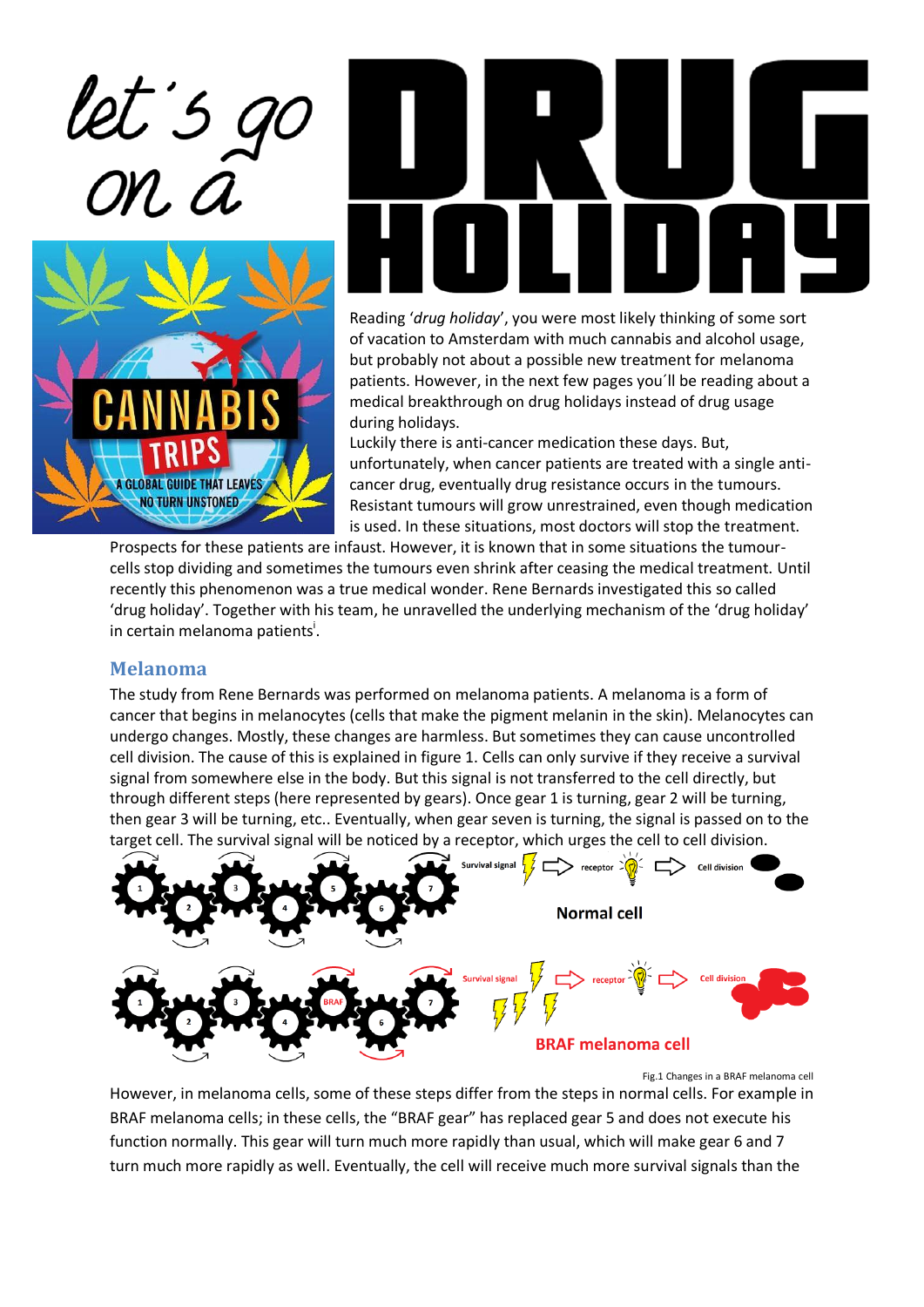

Fig. 2 levels of melanoma development

normal tissue cell does. This is noticed by the receptor, making the melanoma cell divide very rapidly and uncontrolled. Once this happens, a tumour will grow. Tumour growth can be staged in different levels. *(figure 2)* Once a melanoma has grown so big that it invades other tissues, it can cause tumours to grow in other places of the body. At this point, the melanoma has become a deadly disease.

### **Current treatment of melanoma patients**

It is advised to avoid too much UV-light in the sunlight and at the solarium, because this light is the most important risk factor for the development of melanomas. If, despite of the prevention, a melanoma has developed, doctors have to look into the stage of the tumour. A surgical procedure can be used to remove the melanoma. However, if the tumour is in a later stage, a more drastic therapy has to be used.

In this case, most BRAF melanoma patients are treated with medication (vemurafenib<sup>ii</sup>). This will inhibit the operation of the "BRAF gear" (fig. 3). Once the "BRAF gear" stops working, gear 6 and 7 in the figure will also stop. As a result, there will hardly be any survival signal delivered to the cell. The receptor will not detect any survival signal, so the cells will stop dividing.



The downside of this therapy, is, besides side-effects, that eventually the effect of the medication fades away; the melanoma cells again start dividing in large numbers. Mostly the doctor stops the treatment in these situations. Sometimes, miraculously, after stopping the treatment the cancer cells stop dividing. This small medical wonder was then named "the drug holiday", but was never really investigated...just until recently!

#### **The research**

Rene Bernards, a biomedical geneticist, is a leading professional in cancer research. In earlier research he, together with his team, found out that a new combination of drugs resulted in less tumour growth than the usual treatment<sup>iii</sup>. This and many other research results are clinically very useful. In his newest research, he investigated the underlying mechanisms of the drug holiday. His

goal was to be able to understand why the same medication started working after stopping the anti-cancer treatment for a certain amount of time.

His research was published in the science journal Nature on the  $26^{\text{th}}$ of March 2014<sup> $\dot{v}$ </sup>. In the article, he explains his findings.

There are many different sorts of cancer cells. Tumour cells are categorised by the location where the tumour is found and the difference between the tumour-cells and normal tissue cells. However, within the group of melanoma cancers, there are many more types of cancer cells. The type of cancer

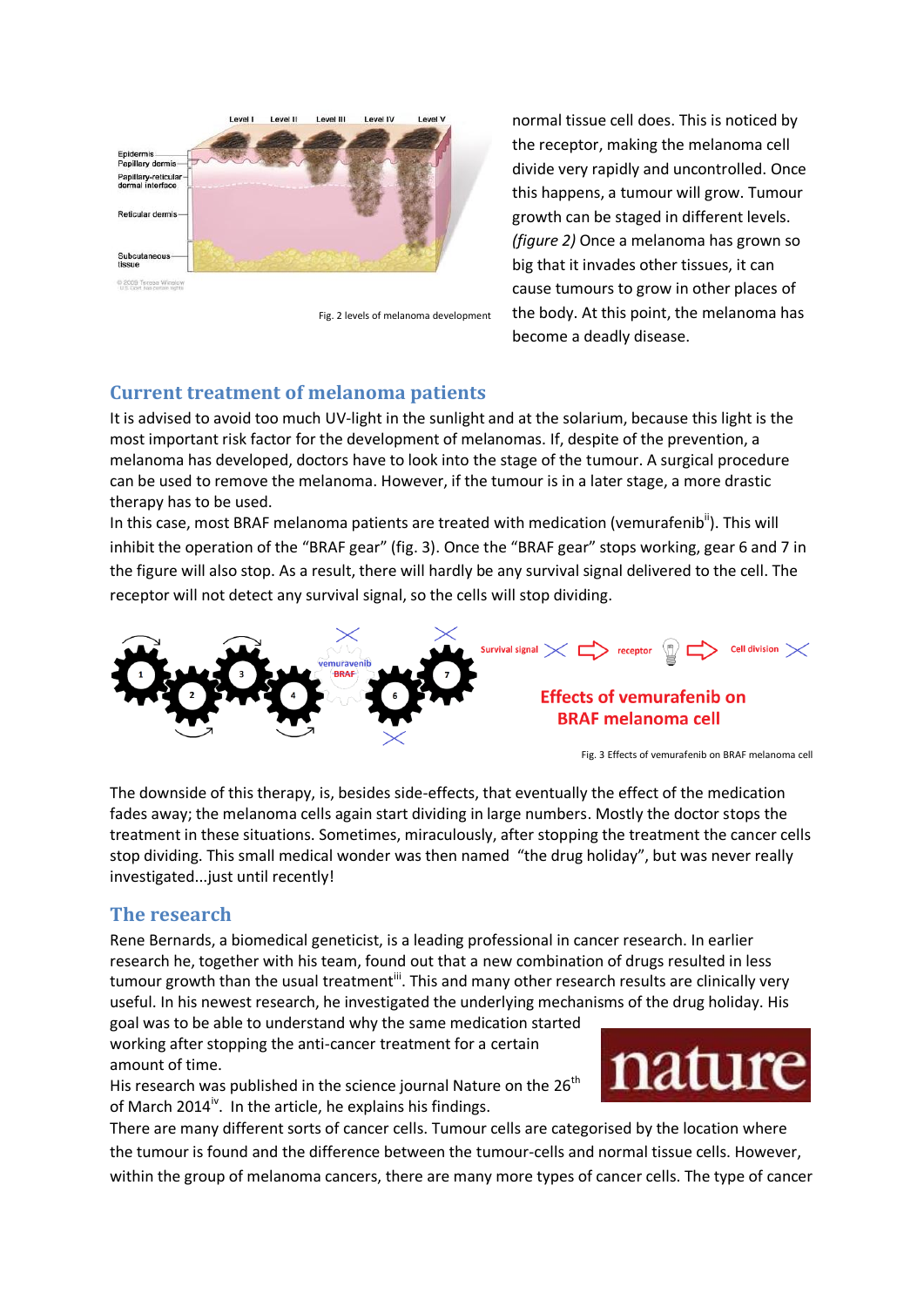cell is determined by the change in DNA (comparable to gears as in the preceding example), which can make the cell divide very rapidly. The BRAF mutant cells (used in the example) can be treated. The same kind of treatment is used in BRAF mutant colon cancers as in BRAF mutant melanoma cancers. Earlier research has proven that colon cancers are intrinsically resistant to this medication, due to a feedback mechanism<sup>wi</sup>. Bernards suggested that the same feedback mechanism is seen in melanoma cells; the cancer cells produce more receptors for the survival signal so that they can survive with just a little of the signal. *(figure 4)*



# melanoma cell after long drug usage

Fig. 4 Effects of vemurafenib on BRAF melanoma cell after long drug usage To prove his suggestion, Bernards took samples from the melanomas of 16 melanoma patients. The biopsies were taken before the patients were treated with the medication and after the development of drug resistance. The results are shown in figure 5; looking at the changes between

the post-treatment biopsies, six out of twelve gained notable receptor expression, as judged by immunohistochemistry<sup>vii</sup>.

But Bernards went even further; he wanted to know which gene regulated the changes during drug holiday (increase of receptors) and how these



Fig. 5 Results from melanoma biopsies pre-treatment and post-vemurafenib

changes were made. In order to find the gene responsible for the effects of the drug holiday, a list was made with genes that were most likely to be involved in the changes. First, all genes were tested at once by knocking them down in cells in vitro, but no relevant information was found. Only when the genes were knocked down and the cells were placed under drug selection for vemurafenib, cells showed a significant increase in receptors. Cells with high levels of receptors are apparently not favourable in normal situations, only when the patient is using this anti-cancer mediation. This is probably the main reason why the medication does not work after drug resistance development, but does work after a drug holiday; cells with many receptors are not favoured, so they will disappear.



Relatively more cells with less survival signal receptors will appear. These cells are not resistant to the medication.

Further tests were done to determine which gene of those tested was responsible for the changes. Only suppression of the SRY (sex determining region Y)-box (SOX10) gene induced prominent receptor expression. The tests where the SOX10 gene was knocked down (SOX10-KD) were executed in two different ways. Both showed an enormous increase in receptors *(figure 6)*; when SOX10 is knocked down, on average, the level of survival signal receptors quintuples.